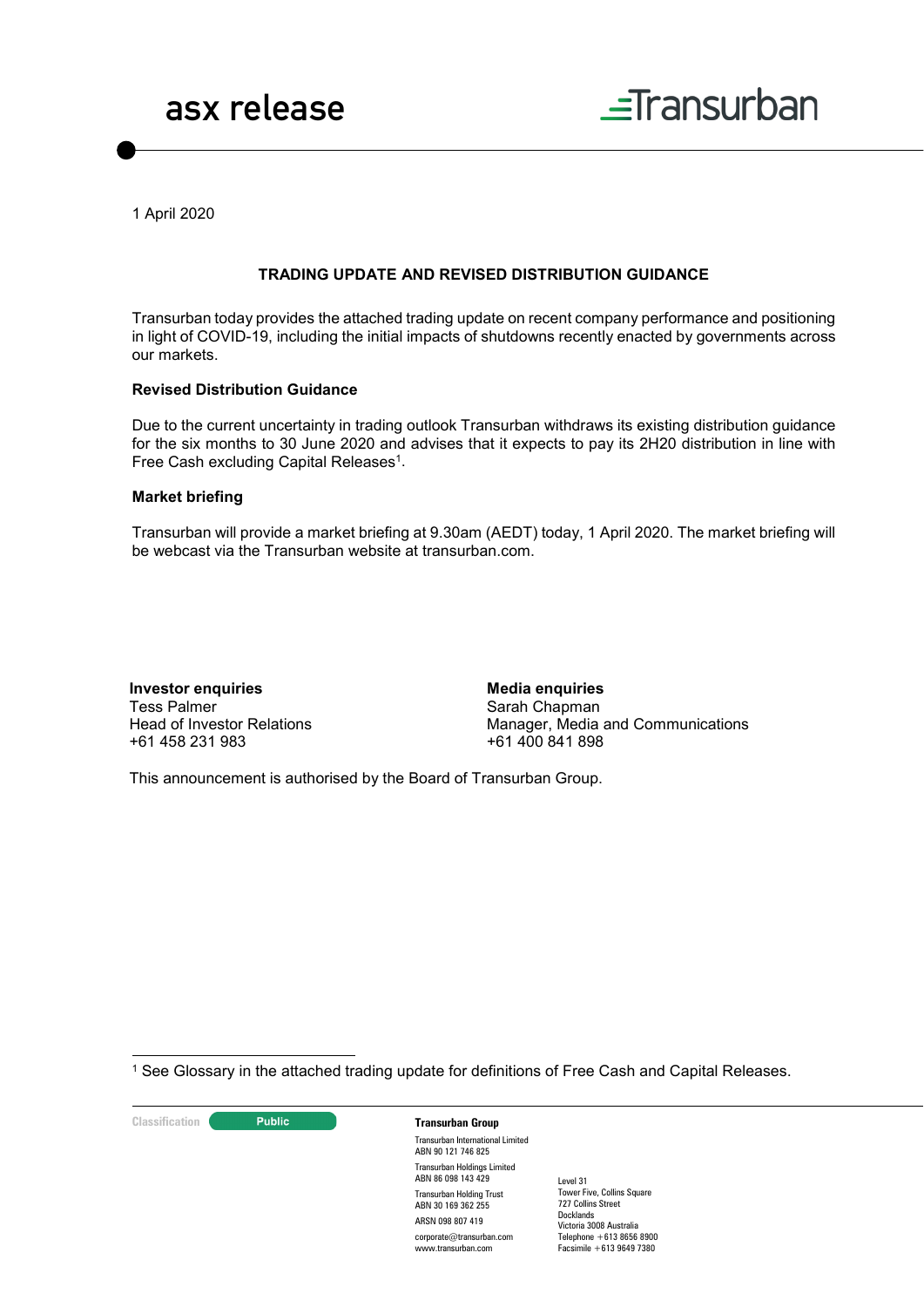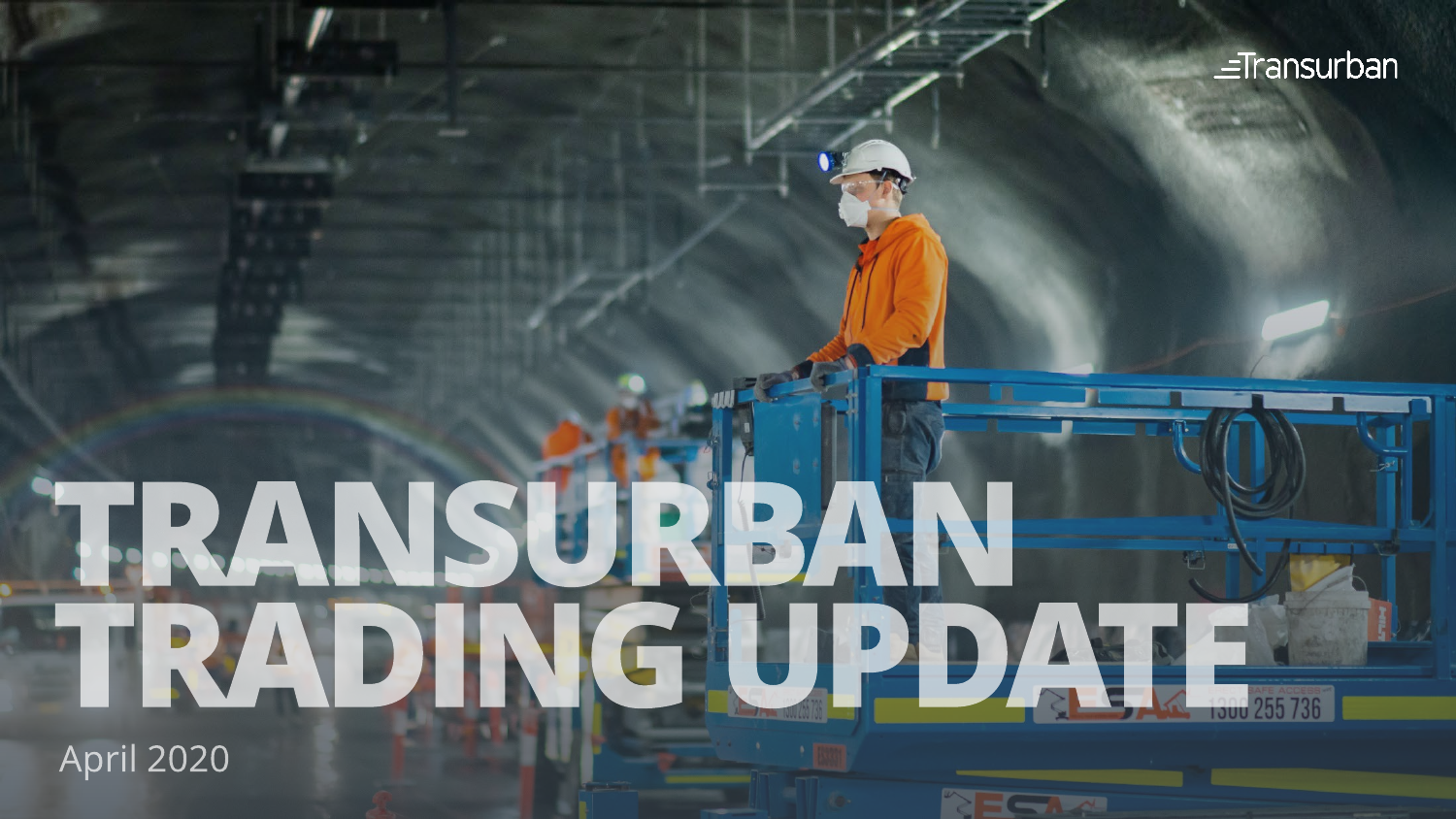## DISCLAIMER



This publication is prepared by the Transurban Group comprising Transurban Holdings Limited (ACN 098 143 429), Transurban Holding Trust (ARSN 098 807 419) and Transurban International Limited (ACN 121 746 825). The responsible entity of Transurban Holding Trust is Transurban Infrastructure Management Limited (ACN 098 147 678) (AFSL 246 585).

No representation or warranty is made as to the accuracy, completeness or correctness of the information contained in this publication. To the maximum extent permitted by law, none of the Transurban Group, its Directors, employees or agents or any other person, accept any liability for any loss arising from or in connection with this publication including, without limitation, any liability arising from fault or negligence, or make any representations or warranties regarding, and take no responsibility for, any part of this publication and make no representation or warranty, express or implied, as to the currency, accuracy, reliability, or completeness of information in this publication.

The information in this publication does not take into account individual investment and financial circumstances and is not intended in any way to influence a person dealing with a financial product, nor provide financial advice. It does not constitute an offer to subscribe for securities in the Transurban Group. Any person intending to deal in Transurban Group securities is recommended to obtain professional advice.

This publication contains certain forward-looking statements. The words "anticipate", "expect", "forecast", "estimate", "intend", "will", "outlook", "may", "target", "plan", "schedule" and other similar expressions are intended to identify forward-looking statements. Indications of, and guidance on, future earnings, financial position, distributions, capex requirements and performance are also forward-looking statements as are statements regarding internal management estimates and assessments of traffic expectations and market outlook. Such forwardlooking statements are not guarantees of future performance and involve known and unknown risks, uncertainties and other factors, many of which are beyond the control of Transurban, its officers, employees, agents and advisors, that may cause actual results to differ materially from those expressed or implied in such statements. There can be no assurance that actual outcomes will not differ materially from these statements. There are usually differences between forecast and actual results because events and actual circumstances frequently do not occur as forecast and their differences may be material.

#### **UNITED STATES OF AMERICA**

These materials do not constitute an offer of securities for sale in the United States of America, and the securities referred to in these materials have not been and will not be registered under the United States Securities Act of 1933, as amended, and may not be offered or sold in the United States absent registration or an exemption from registration.

© Copyright Transurban Limited ABN 96 098 143 410. All rights reserved. No part of this publication may be reproduced, stored in a retrieval system, or transmitted in any form or by any means, electronic, mechanical, photocopying, recording or otherwise, without the written permission of the Transurban Group.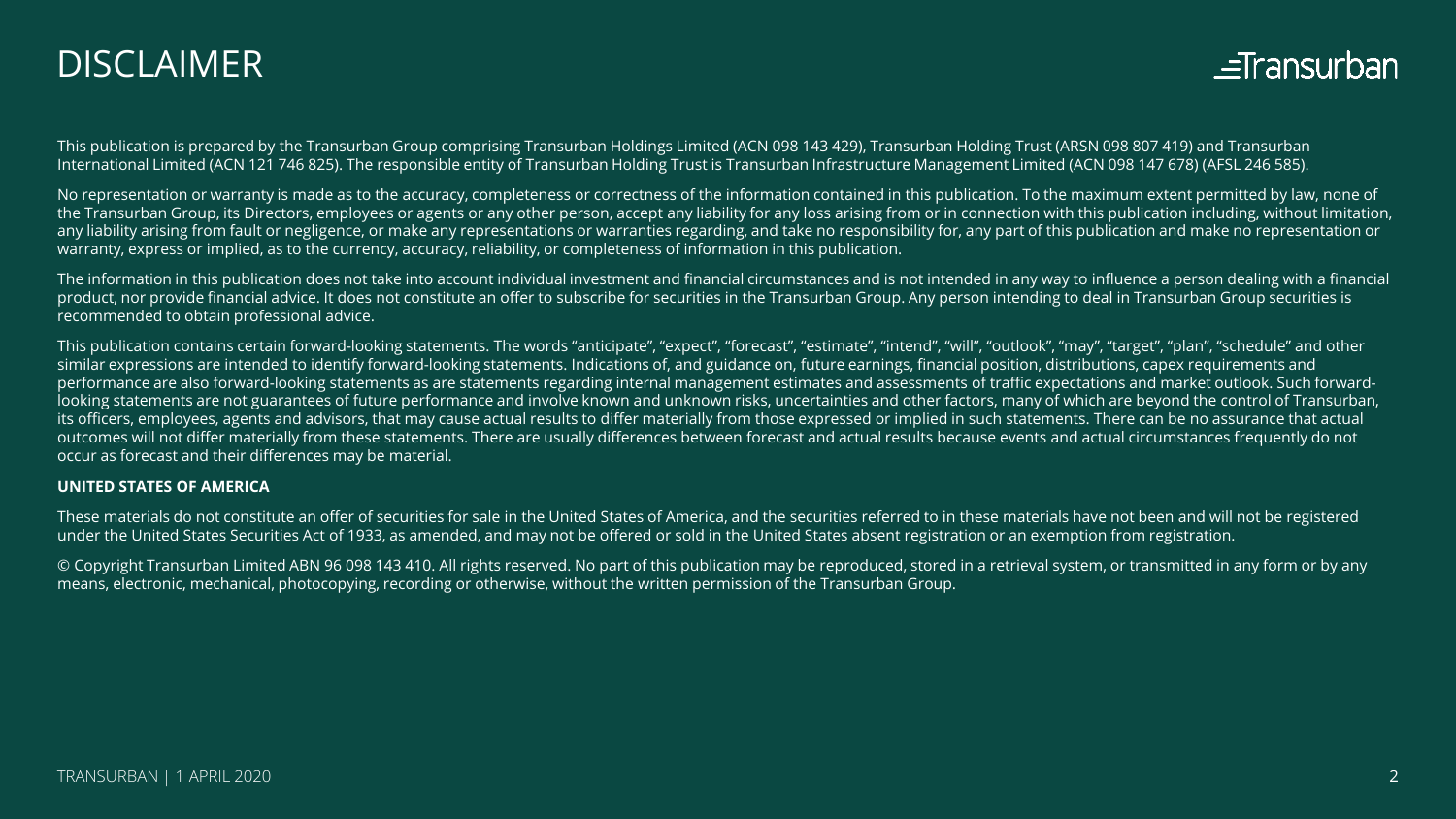# CLEAR PRIORITIES

 $\equiv$ Transurban

Transurban operates essential infrastructure and is clear on its priorities despite the current uncertainty

Above all else, we will do everything we can to keep our employees, contractors and customers healthy and safe through this challenging period

Our roads are fully operational and we will continue to get people, goods and essential services where they need to go

We have a range of measures in place to support the vulnerable, and other members of the community requiring assistance through this crisis

We continue to operate our business safely and efficiently with the vast majority of our people working remotely, and are prepared for a range of scenarios and an eventual recovery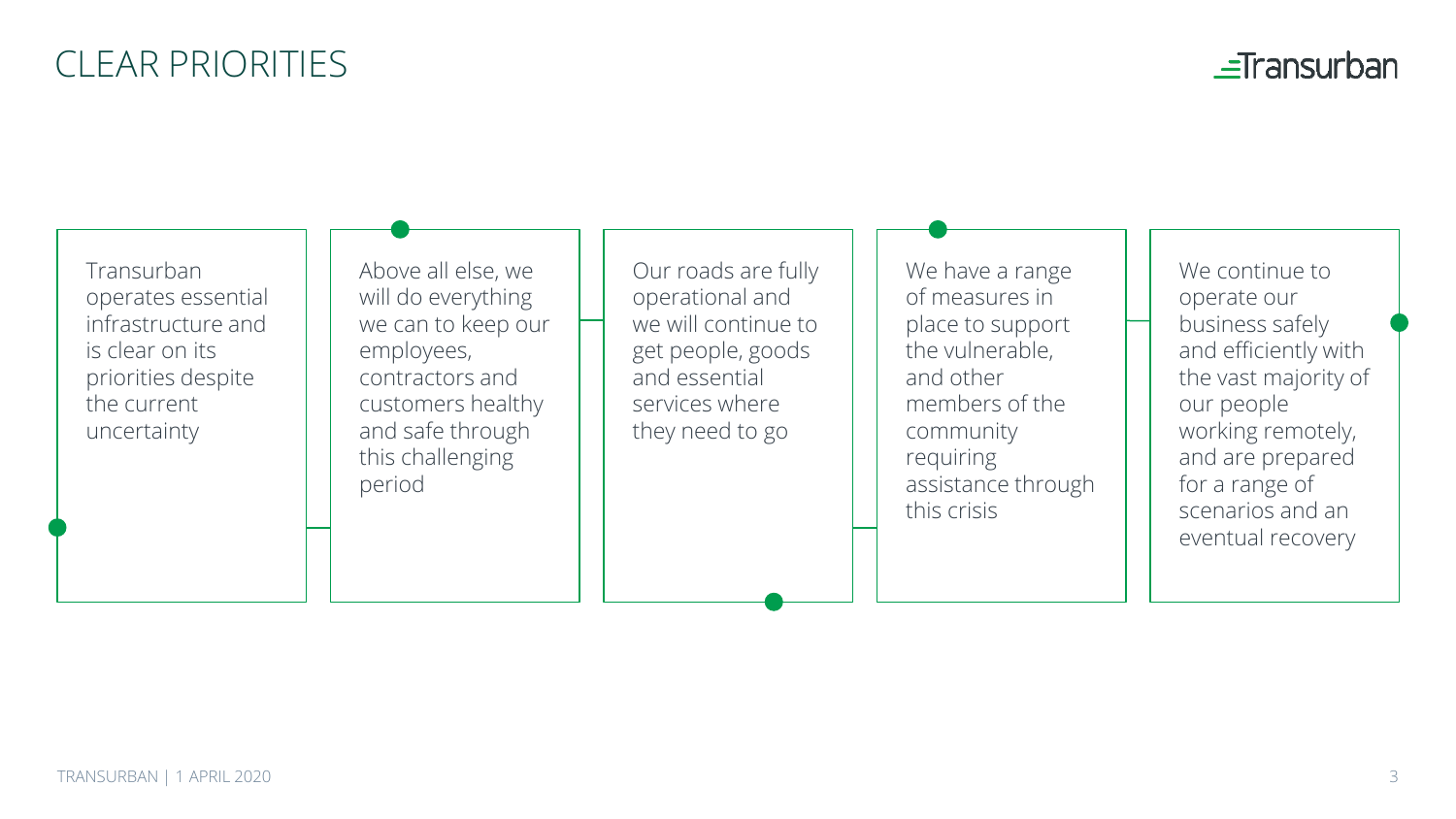## GOVERNMENT RESPONSES



|                                                                                                         | Australia (Melb / Syd / Bris)                                                                                                                                                                                                                                                                                                                                                                                                                                                                                                                                                                                                                                                                                                                                                                             | USA (Greater Washington Area)                                                                                                                                                                                                                                                                                                                                                                                                                                                                                                                                                                                                                                                                      |                                                                                                                                                                                                                                                                                                                                                                                                                                                                                                        | Canada (Montreal)                                                                                                                                                                                                                                                                                                                                                                                                                                                                                                                                                                                                                                                                                                                                                                                                  |
|---------------------------------------------------------------------------------------------------------|-----------------------------------------------------------------------------------------------------------------------------------------------------------------------------------------------------------------------------------------------------------------------------------------------------------------------------------------------------------------------------------------------------------------------------------------------------------------------------------------------------------------------------------------------------------------------------------------------------------------------------------------------------------------------------------------------------------------------------------------------------------------------------------------------------------|----------------------------------------------------------------------------------------------------------------------------------------------------------------------------------------------------------------------------------------------------------------------------------------------------------------------------------------------------------------------------------------------------------------------------------------------------------------------------------------------------------------------------------------------------------------------------------------------------------------------------------------------------------------------------------------------------|--------------------------------------------------------------------------------------------------------------------------------------------------------------------------------------------------------------------------------------------------------------------------------------------------------------------------------------------------------------------------------------------------------------------------------------------------------------------------------------------------------|--------------------------------------------------------------------------------------------------------------------------------------------------------------------------------------------------------------------------------------------------------------------------------------------------------------------------------------------------------------------------------------------------------------------------------------------------------------------------------------------------------------------------------------------------------------------------------------------------------------------------------------------------------------------------------------------------------------------------------------------------------------------------------------------------------------------|
| S<br><b>SURE</b><br>⋖<br>ΜĒ,<br>$\overline{z}$<br>RNMEI<br>OVEI<br>$\bar{\cup}$<br>$\approx$<br>MANDATO | Measures across the eastern seaboard have been<br>substantially coordinated through national<br>directives<br>15 March 2020<br>Non-essential public events with >500 people banned;<br>People arriving in Australia must self-isolate for<br>14 days<br>18 March 2020<br>Non-essential indoor events with >100 people banned<br>20 March 2020<br>Indoor gatherings of <100 people must adhere to one<br>person per four metres of floor space<br>22 March 2020<br>Stage 1 national restrictions on social gatherings<br>24 March 2020<br>Stage 2 national restrictions on social gatherings; ban<br>on travelling overseas<br>25 March 2020<br>QLD restricts borders with freight, emergency vehicles<br>and other exemptions in place<br>29 March 2020<br>Indoor and outdoor gatherings >2 people banned | <b>USA</b><br>11 March 2020<br>International travel (excluding Great Britain) is halted<br>18-20 March 2020<br>U.S./Canada and U.S./Mexico borders close to non-essential travel<br><b>Virginia</b><br>12 March 2020<br>Ban on state employee travel and<br>cancellation of state events<br>13 March 2020<br>Closure of K-12 schools until<br>27 March<br>17 March 2020<br>Gatherings of >10 people in<br>restaurants, fitness centres and<br>theatres banned<br>23 March 2020<br>Non-essential businesses closed:<br>Gatherings of >10 people banned;<br>all K-12 schools closed for the<br>remainder of the academic year<br>30 March 2020<br>Residents ordered to stay-at-home<br>until 11 June | <b>Maryland</b><br>12 March 2020<br>Gatherings of >250 people banned<br>and closure of schools until<br>27 March<br>16 March 2020<br>Gatherings of >50 people banned<br>and all bars and restaurants closed<br>19 March 2020<br>Gatherings of >10 people banned<br>and transit for essential travel only<br>23 March 2020<br>Non-essential businesses closed<br>25 March 2020<br>Closure of K-12 schools extended to<br>24 April<br>30 March 2020<br>Residents ordered to stay-at-home<br>indefinitely | Canada<br>16 March<br>International travel is halted<br>18 March 2020<br>U.S./Canada border closes to non-essential travel; ban on<br>foreign nationals from all countries except the U.S.<br>25 March<br>Self-isolation for all returning from abroad<br>Quebec<br>12 March 2020<br>Indoor/outdoor gatherings >250 people banned<br>13 March 2020<br>Daycares, schools, universities closed until 30 March<br>15 March 2020<br>Closure of various leisure and entertainment venues<br>21 March 2020<br>All public gatherings banned regardless of size<br>23 March 2020<br>Certain non-essential businesses closed until 13 April; daycares,<br>schools, universities closure extended to 1 May; closure of other<br>retail venues<br>27 March 2020<br>Restriction of movement to certain regions and territories |

1. Source: official government websites [\(https://www.pm.gov.au/](https://www.pm.gov.au/);<https://www.virginia.gov/>; [https://governor.maryland.gov/;](https://governor.maryland.gov/) <https://www.quebec.ca/en/premier/>).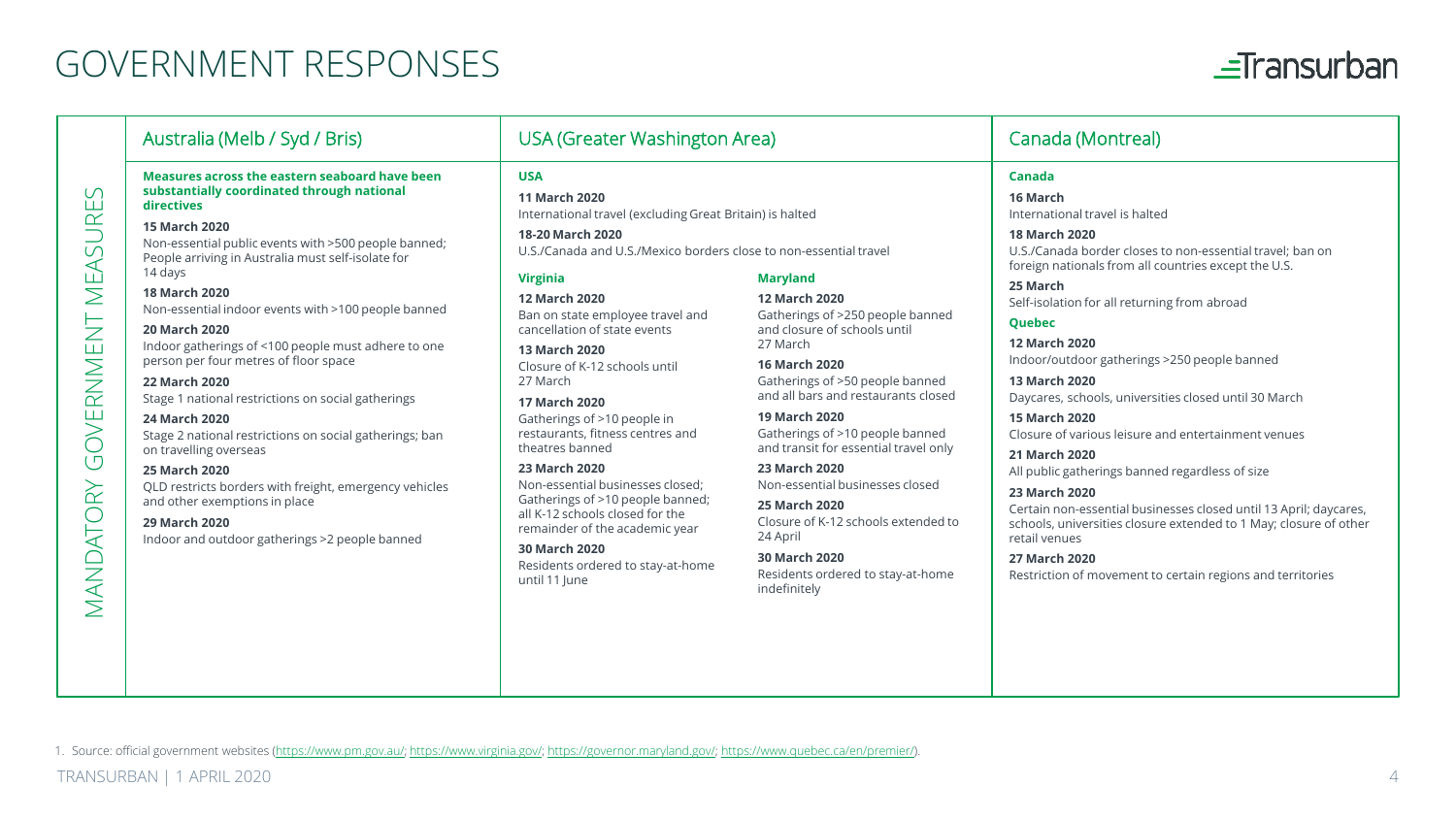

## CURRENT STATUS

- COVID-19 Emergency Strategy Team chaired by the CEO managing business continuity and stakeholder engagement
- Initiatives in place to keep networks running in each market under a range of scenarios
- Measures in place to reduce risk to workforce with over 95% of our people working from home
- All required preventative maintenance continuing
- Specific provisions in place for traffic control rooms, incident management and key onsite functions given the criticality of roads in the logistics supply chain
- Construction partners are ensuring appropriate safety measures on worksites—with all construction sites remaining operational at present
- Working with business partners and suppliers to manage possible supply chain risks
- Tolls suspended on the A25 in Montreal, with compensation arrangements under the contract<sup>1</sup>

### Pre-existing systems and processes

- Significant investment in technology to allow for flexible working and redundancy in operational sites
- Working with contractors and governments to deliver portfolio of large scale, highly complex projects

<sup>1.</sup> Compensation amount subject to negotiation with MTQ; A25 revenue includes an availability payment that is not dependent on traffic volumes.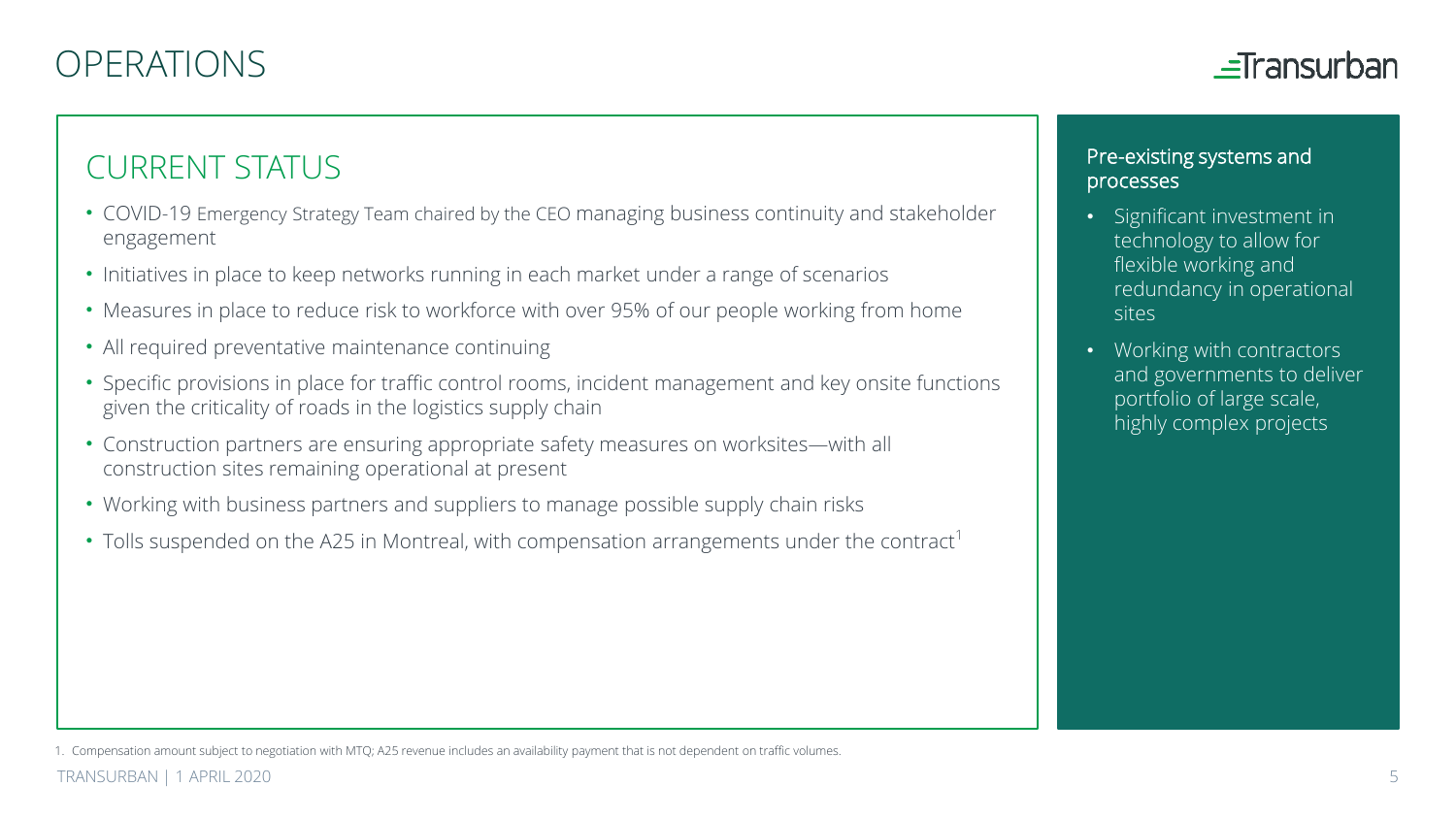## $\equiv$ Transurban

## CURRENT STATUS

- Extra investment to support our vulnerable customers, small businesses and other members of the community including those whose employment has been impacted and other frontline personnel requiring assistance, including:
	- Working with customers to actively manage circumstances through an expanded Linkt Assist hardship program, including extending the program to business owners
- Providing customer relief through a range of initiatives including giving customers more time to pay, fee waivers, and providing infringement relief
- Measures to support the community, including changes to payment policy to ensure small business suppliers are paid within 14 days
- Tolls continue to be managed with contracted toll increases applying, allowing additional investment to support vulnerable customers and community, as well as continued business activities including 24/7 on-road support, investment in major construction projects and maintaining employment for thousands of employees and subcontractors
- Transurban digital platforms are providing customers real-time comparisons of tolled and untolled routes while government measures have resulted in fewer people accessing the overall network
- Providing continued remote access in all markets to continue to service customers, with a focus on supporting customers via digital channels
- Transurban will continue to work with government partners and stakeholders to respond to the needs of customers and the community throughout this crisis

### Pre-existing systems and processes

- Significant long-term investment in our digital channels has resulted in over 90% of Linkt customers choosing to self-serve via our online platforms
- Linkt Assist to support Australian customers experiencing social or financial hardship
- The U.S. 'First-Time Forgiveness' program continues to support customers with outstanding fee balances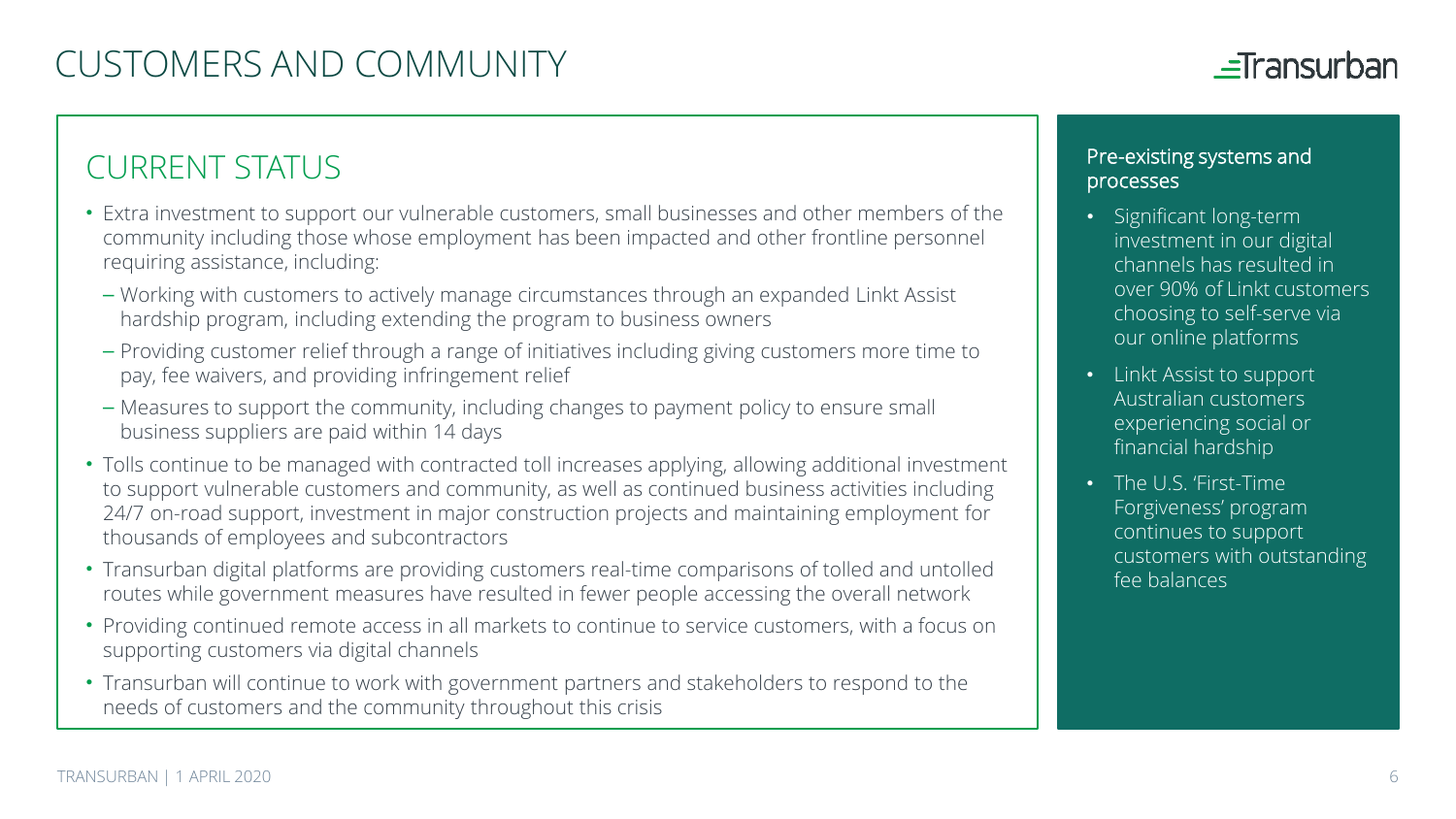# DELIVERY UPDATE

 $=$ Transurban

The health and safety of our delivery workforce is the highest priority. We continue to work closely with our project partners to actively monitor and assess the situation and test that appropriate measures are implemented to keep workers safe and well

## NEW M5

- Works continuing across the project, opening scheduled for mid-20201
- Commissioning activities are well advanced with mechanical and electrical works over 90% complete and civil works 99% complete
- Installation of the tunnel architectural lining over 40% complete

## NORTHCONNEX

- Works continuing across the project, on track for mid-2020 opening1
- Fit-out of the tunnel is complete with device commissioning and ride testing underway
- Construction of the permanent facilities at the Motorway Operations Centre / Southern Compound are now complete
- In-tunnel ventilation systems are now fully functioning allowing the removal of temporary systems

The NSW Government has reaffirmed its commitment to its infrastructure program and has assured  $\begin{pmatrix} \cdot & \cdot & \cdot \\ \cdot & \cdot & \cdot \\ \cdot & \cdot & \cdot & \cdot \\ 2022 & 202 & 202 \end{pmatrix}$ the construction and engineering sector in NSW that it will support the continued delivery of its infrastructure program while it is practical and safe to do so

## FREDERICKSBURG EXTENSION

- Works are currently continuing without disruption with site clearing, earthworks and bridge construction underway
- The Commonwealth of Virginia currently considers construction as essential, allowing works to continue for the time being
- 

1. Mid-2020 means June +/- three months.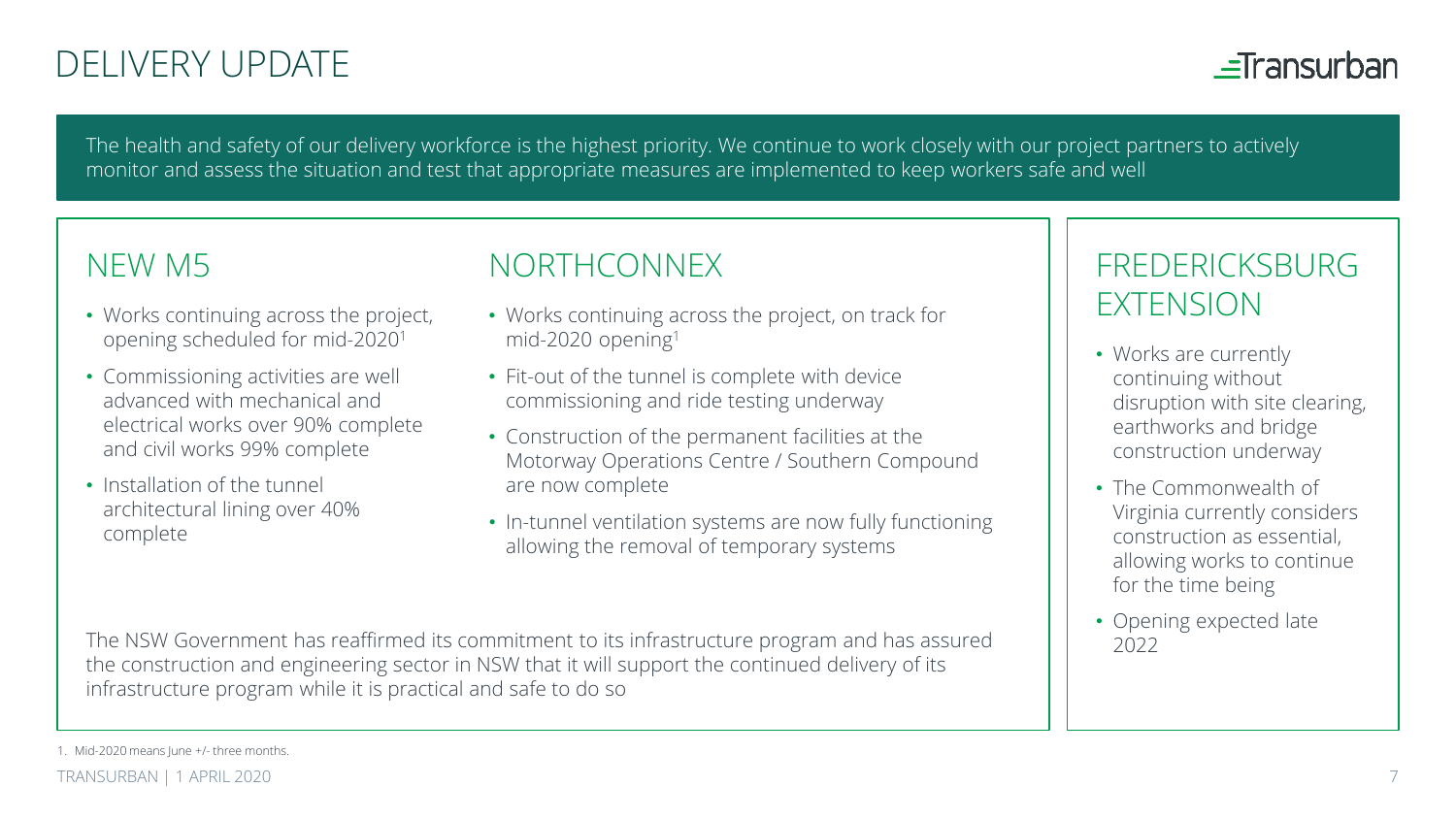# WEST GATE TUNNEL UPDATE

## $\equiv$ Transurban

### Progress update

- Project schedule remains under review
- The D&C subcontractor has purported to terminate the D&C subcontract and also noted their intention to continue works on site1
- Continuing to work with the D&C subcontractor and the State to resolve outstanding matters including those related to spoil management
- D&C subcontractor continues to work on site with thousands of workers making progress on the project
- Critical sections of the project progressing with piles completed for the bridge over the Maribyrnong River and early completion of the West Gate Freeway summer works program

## TUNNELLING UPDATE

- The D&C subcontractor is running a tender process to secure sites for safe management of tunnel spoil
- Participating sites will be seeking relevant planning and EPA approvals
- EPA approvals will set the limit of PFAS that can be safely stored without harm to community and the environment. Tunnel spoil is expected to contain only low levels of PFAS and be within the approved limits for the site
- Commencement of tunneling requires approvals, site preparatory capital works and activation of TBMs



Anticipated PFAS levels in WGTP tunnel alignment

- 1. Transurban WGT Co Pty Limited has received a document from the D&C subcontractor entitled 'West Gate Tunnel Project: Termination of the D&C Subcontract on the basis of a Force Majeure Termination Event' and a document entitled 'West Gate Tunnel Project: Termination of the D&C Subcontract on the basis of further Force Majeure Termination Events both of which relate to issues in respect of the presence, classification and disposal of PFAS. Transurban does not consider the D&C subcontract has been validly terminated and, as such, the contract remains valid.
- 2. Environmental Audit Report Risk to Land, Surface Water and Groundwater CFA Fiskville Training College, 4549 Geelong - Ballan Road, Fiskville, Victoria.
- 3. Human Health Risk Assessment for the RAAF Base Amberley PFAS Investigation Ref: CH2M/18/AMBR001-F.
- 4. Guidance on Per and Polyfluoroalkyl Substances (PFAS) in Recreational Water, Canberra: National Health and Medical Research Council (2019).
- 5. PFAS National Environmental Management Plan (NEMP), January 2018. Developed by the National Chemicals Working Group (NCWG) of the HEADS of EPAs Australia and New Zealand (HEPA).
- 6. Based on groundwater test results along the tunnel alignment the anticipated PFAS content in spoil produced by TBM operations is below 0.7μg/L (as measured by the standard leachate test process). Higher PFAS test results have been obtained from groundwater at locations such as the Spotswood Mobil Site which are not on the tunnel alignment (maximum 4.7μg/L). Before disposal to any site, soil tests will be required to be completed to validate the actual levels of PFAS. Protection measures will be in place at proposed disposal sites to contain PFAS in line with EPA Victoria requirements.
- 7. NHMRC, NRMMC (2011 as updated 2018) Australian Drinking Water Guidelines Paper 6 National Water Quality Management Strategy. National Health and Medical Research Council, National Resource Management Ministerial Council, Commonwealth of Australia, Canberra.

#### TRANSURBAN | 1 APRIL 2020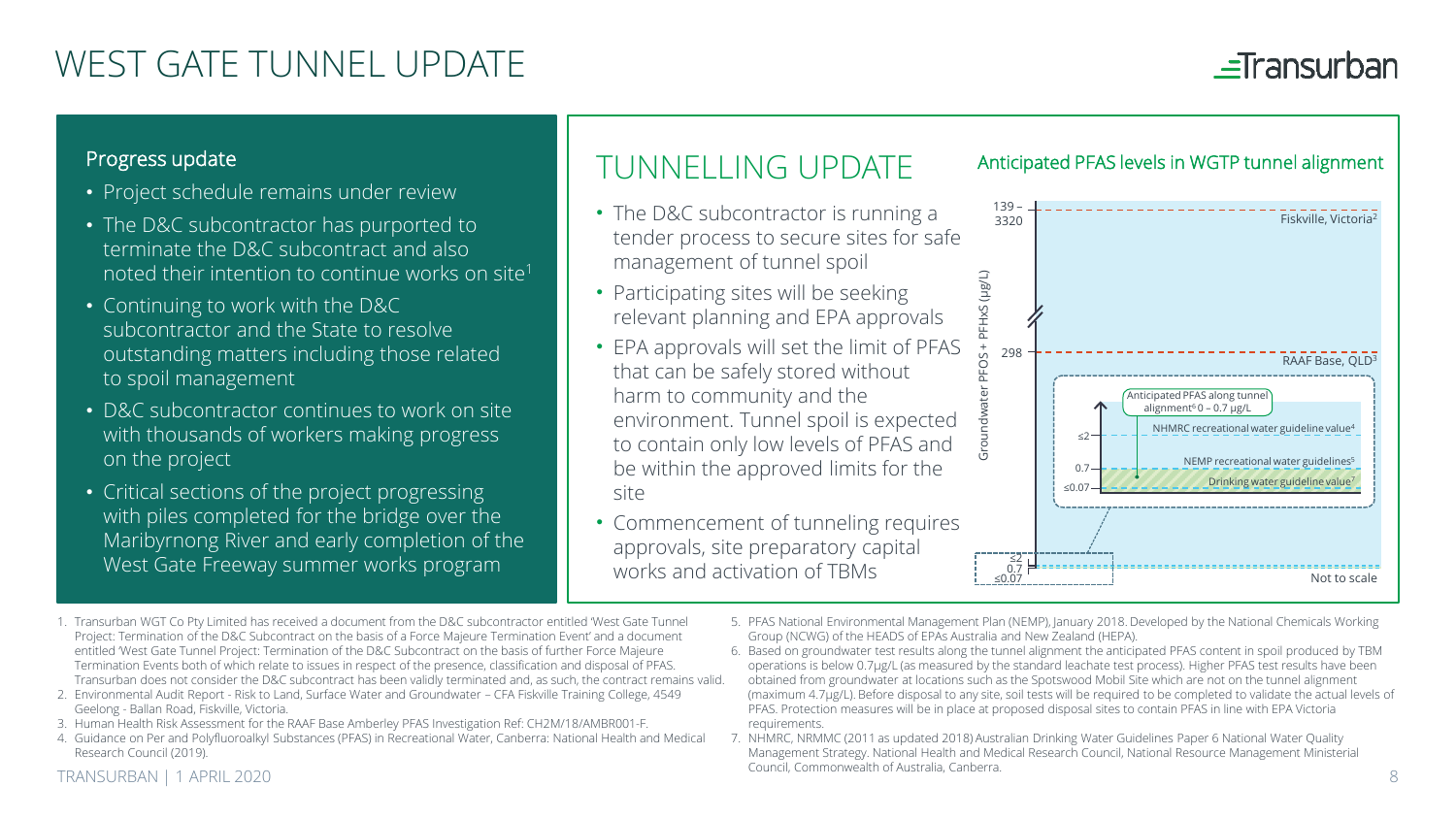# TRAFFIC UPDATE



- COVID-19 traffic impacts observable from early March with weekly traffic deteriorating through the month
- All markets affected with degree of impact highly correlated to the level of government response
- Key observations across the portfolio:
	- Commercial traffic has displayed greater resilience to date, with large vehicles growing as a proportion of revenue to 37% in most recent week of March
	- Express Lanes traffic and revenue (11% of total 1H20 revenue) is more sensitive given lack of congestion on adjacent general purpose lanes (correlated with mandated lockdowns in the GWA region from mid-March)

### Recent traffic data (ADT % change)1

| <b>JAN</b><br>20 | <b>FEB</b><br>20 | <b>MAR</b><br><b>MTD</b> | <b>MAR</b><br><b>WK1</b> | <b>MAR</b><br><b>WK2</b> | <b>MAR</b><br>WK <sub>3</sub> | <b>MAR</b><br><b>WK4</b> | <b>MAR</b><br><b>QTD</b> |
|------------------|------------------|--------------------------|--------------------------|--------------------------|-------------------------------|--------------------------|--------------------------|
| $(0\%)$          | (2%)             | $(11\%)$                 | (1%)                     | (2%)                     | (10%)                         | (29%)                    | (4%)                     |
| 2%               | (1% )            | (17%)                    | (2%)                     | (2%)                     | (21%)                         | (43%)                    | (5%)                     |
| 3%               | 1%               | (8%)                     | 4%                       | (1%)                     | (9%)                          | (27%)                    | (1%)                     |
| 21%              | 16%              | (23%)                    | 18%                      | 6%                       | (47%)                         | (65%)                    | 4%                       |
| 3%               | 0%               | (14%)                    | 1%                       | (2%)                     | (17%)                         | (36%)                    | (4%)                     |
|                  |                  |                          |                          |                          |                               |                          |                          |

### Recent large vehicle traffic data (ADT % change)1

|                                  | <b>IAN</b><br>20 | <b>FEB</b><br>20 | <b>MAR</b><br><b>MTD</b> | <b>MAR</b><br><b>WK1</b> | <b>MAR</b><br><b>WK2</b> | <b>MAR</b><br>WK <sub>3</sub> | <b>MAR</b><br><b>WK4</b> | <b>MAR</b><br><b>QTD</b> |
|----------------------------------|------------------|------------------|--------------------------|--------------------------|--------------------------|-------------------------------|--------------------------|--------------------------|
| <b>NSW</b>                       | (7%)             | (11%)            | (3%)                     | (10%)                    | (3%)                     | 3%                            | (3%)                     | (7%)                     |
| <b>VIC</b>                       | 4%               | 1%               | (2%)                     | 2%                       | 5%                       | (1%)                          | $(11\%)$                 | 1%                       |
| <b>QLD</b>                       | 3%               | (2%)             | 0%                       | 4%                       | (2%)                     | 3%                            | (4%)                     | 0%                       |
| Montreal <sup>3</sup>            | 10%              | 2%               | (6%)                     | 5%                       | 4%                       | (9%)                          | (24%)                    | 2%                       |
| <b>Transurban</b><br>Group       | 2%               | (2%)             | (1%)                     | 0%                       | 1%                       | 1%                            | (7%)                     | (1%)                     |
| Large vehicles as a % of revenue | 25%              | 25%              | 31%                      | 37%                      | 26%                      |                               |                          |                          |
|                                  |                  |                  |                          |                          |                          |                               |                          |                          |

#### 1H20 REVENUE BY MARKET CONTRIBUTION4





1. Unaudited management data that is subject to change in the official quarterly traffic release. Average daily traffic (ADT) % change is to prior corresponding period in 2019. March weekly data is from Sunday – Saturday.

2. Includes the 395 Express Lanes which opened in November 2019. March week 4 includes traffic on A25 during tolling suspension from 25 March – 28 March 2020.

3. Montreal data only, given large vehicles are not permitted to travel on the Express Lanes.

4. Based on proportional toll revenues.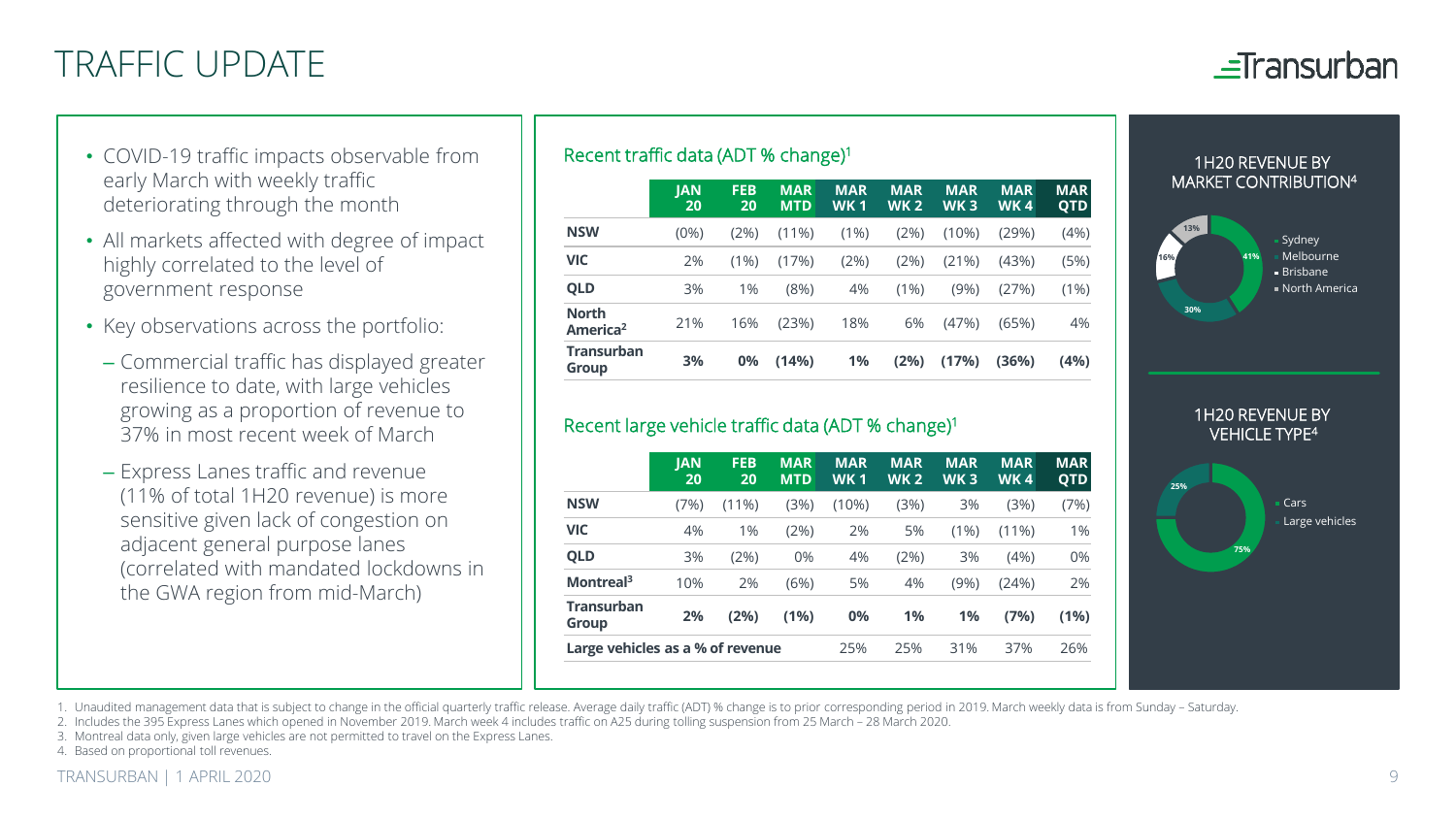# TRAFFIC UPDATE

## $=$ Transurban

- The extent and duration of impacts to traffic will be dependent on measures taken by governments in response to the COVID-19 virus
	- Since mid-March there has been a significant escalation in government measures implemented in each of our markets with uncertainty around the duration of such measures
	- Impacts of government implemented measures will be exacerbated by the flow-on impacts to businesses and individuals

### Impacts on demand

| Government / Regulatory<br>responses | • School closures<br>• Flight restrictions<br>• Sport and other mass gathering bans<br>• Public transport closures<br>• Voluntary and compulsory quarantining<br>• Bans on non-essential travel |
|--------------------------------------|-------------------------------------------------------------------------------------------------------------------------------------------------------------------------------------------------|
| Business and Economic<br>responses   | • Business closures<br>• Work from home policies<br>• Non-essential travel bans<br>• Trade and supply chain disruptions<br>• Increased unemployment and underemployment                         |
| Individual responses                 | • Reduced activity-shopping, sport, restaurants etc.<br>• Reduced expenditure                                                                                                                   |

- Other countries more advanced in COVID-19 virus and government response provide insight to different scenarios
- Chinese highway congestion levels indicate progressive recovery
	- Overall levels of traffic in major Chinese cities remain below normal, however traffic increases week-on-week since Feb 10 are starting to exhibit recovery, as lockdown restrictions are lifted and industries re-commence operations
	- Highway traffic has rebounded faster than public transport, suggesting that social distancing is encouraging more people to commute using their cars
- Traffic in other highly affected markets (e.g. Italy, France, Germany) is still deteriorating with the duration of disruption unclear

## Chinese major city congestion levels<sup>1,2</sup>



1. Source: BloombergNEF, TomTom Traffic Index. Note: 'Congestion level' is an estimate of the increase in time that a journey within a city will take compared to uncongested conditions-so 40% congestion implies that a jour than on empty roads. Charts show Mon-Fri average hourly congestion levels.

2. Congestion impacts are disproportionate to actual traffic declines.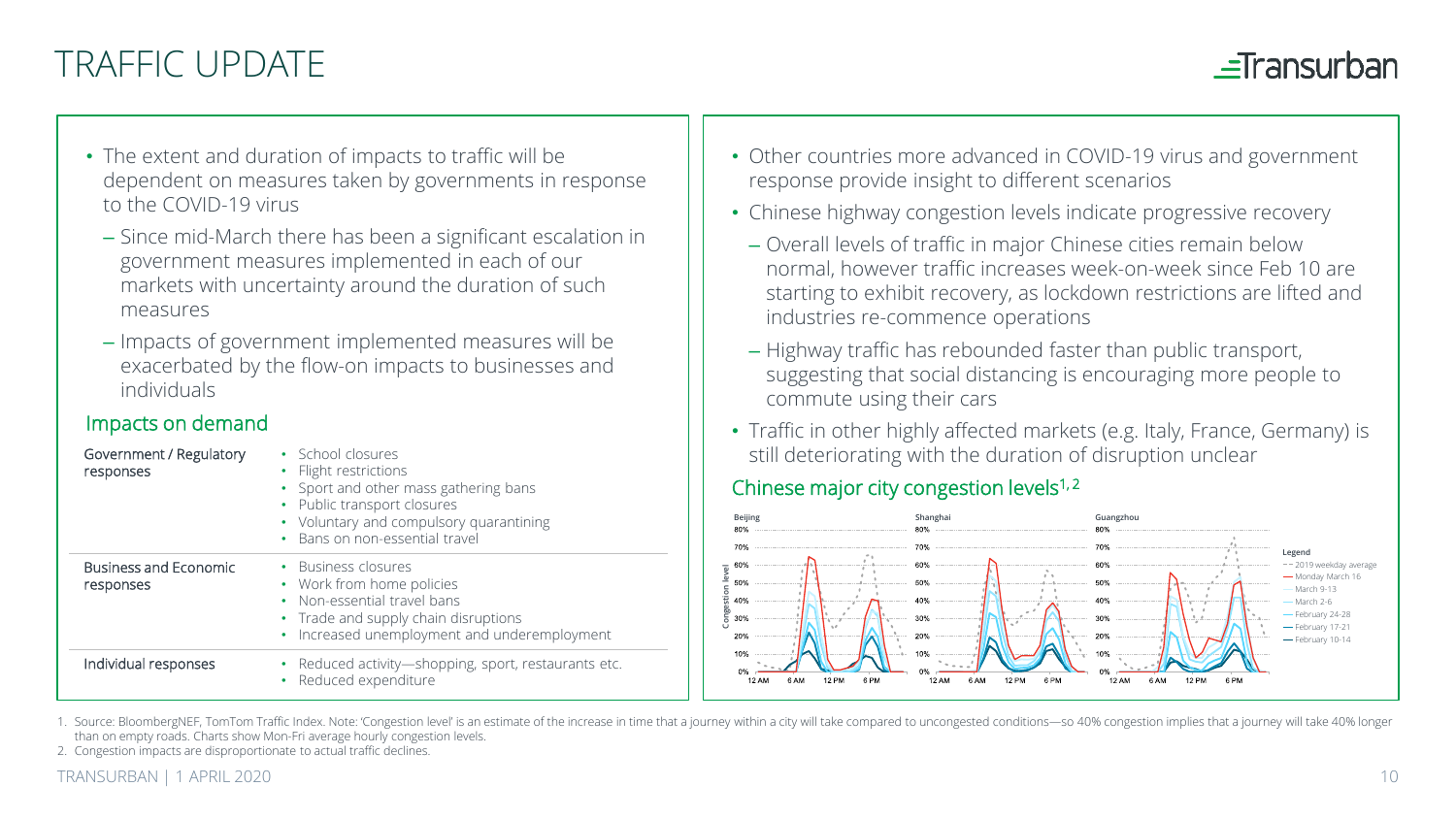# CAPITAL UPDATE

 $\equiv$ Transurban

- Sufficient liquidity to meet capital requirements and debt refinancing obligations to end of FY21 with existing balance sheet capacity, and in the absence of any further refinancing activity
- Commitment to maintain strong investment grade credit ratings
- Capex requirements relate to committed capital projects, with opportunities to defer certain non-essential expenditure
- Corporate and non-recourse debt covenants are calculated on a trailing 12-month basis, moderating short-term earnings impacts

### Capital sources and uses from April 2020 to June 2021

|                                                                                                                                                                                                                        | <b>CAPITAL SOURCES</b>        | <b>\$ BILLION</b> | <b>CAPITAL USES</b>                 | <b>\$ BILLION</b> |
|------------------------------------------------------------------------------------------------------------------------------------------------------------------------------------------------------------------------|-------------------------------|-------------------|-------------------------------------|-------------------|
| Corporate (100%)                                                                                                                                                                                                       | Cash                          | $0.2^1$           | Capex requirements <sup>2</sup>     | 1.2               |
|                                                                                                                                                                                                                        | Undrawn debt                  | 2.9               | Debt refinancing                    | 1.0               |
| Non-recourse (proportional)                                                                                                                                                                                            | Cash                          |                   | 0.2 Capex requirements <sup>2</sup> | 0.5               |
|                                                                                                                                                                                                                        | Undrawn debt                  |                   | 0.2 Debt refinancing <sup>3</sup>   | 0.2               |
| Group                                                                                                                                                                                                                  | <b>Total sources of funds</b> |                   | 3.5 Total uses of funds             | 2.9               |
| Cash as presented in the table above excludes \$0.6 billion which is not available for general use, comprising<br>amounts required to be held primarily for maintenance reserves, funding reserves, and prepaid tolls. |                               |                   |                                     |                   |
|                                                                                                                                                                                                                        |                               |                   |                                     |                   |
|                                                                                                                                                                                                                        |                               |                   |                                     |                   |
|                                                                                                                                                                                                                        |                               |                   |                                     |                   |
|                                                                                                                                                                                                                        |                               |                   |                                     |                   |

1. Cash consumed since 31 December 2019 includes \$817 million to fund 1H20 distribution, plus capex requirements across the portfolio of assets.

- 2. Capital requirements represent our current best estimate of the forecast capex profile.
- 3. Excludes M2 given contractual close of \$815 million of non-recourse debt in the Asian loan market at M2 in March 2020, subject to customary closing conditions.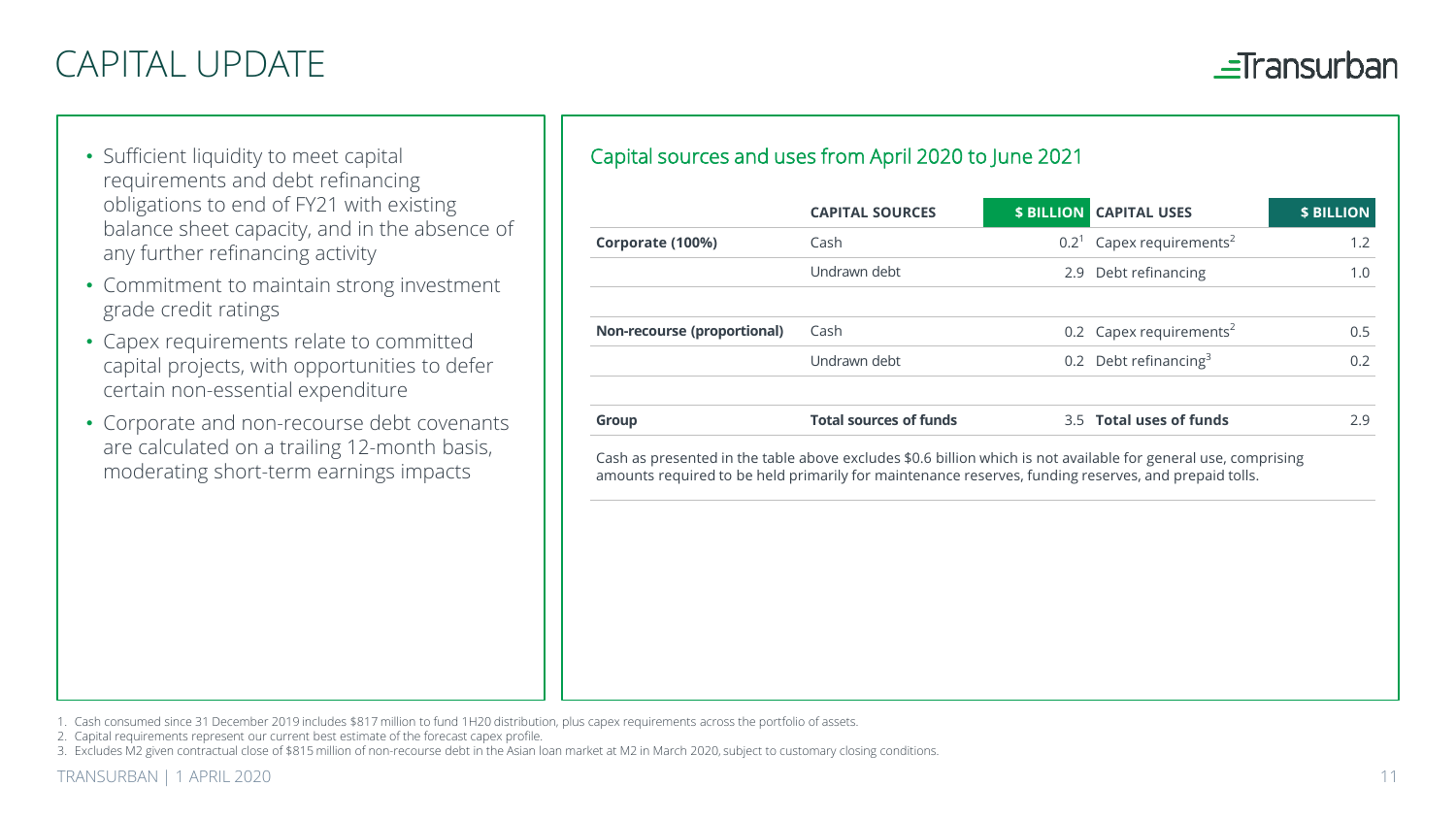# DISTRIBUTION



- Withdrawal of existing distribution guidance for 2H20 (previously 31.0 cps) due to the current uncertainty in trading outlook
- Transurban expects to pay its 2H20 distribution in line with Free Cash, excluding Capital Releases

#### **FREE CASH CALCULATION**

Cash flows from operating activities (refer Group Statutory accounts)

Add back transaction and integration costs related to acquisitions

Add back payments for maintenance of intangible assets

Add capital releases from 100% owned assets

Less debt amortisation of 100% owned assets

Less cash flow from operating activities from consolidated non-100% owned entities

Less allowance for maintenance of intangible assets for 100% owned assets

Add distributions and interest received from non-100% owned entities

**FREE CASH**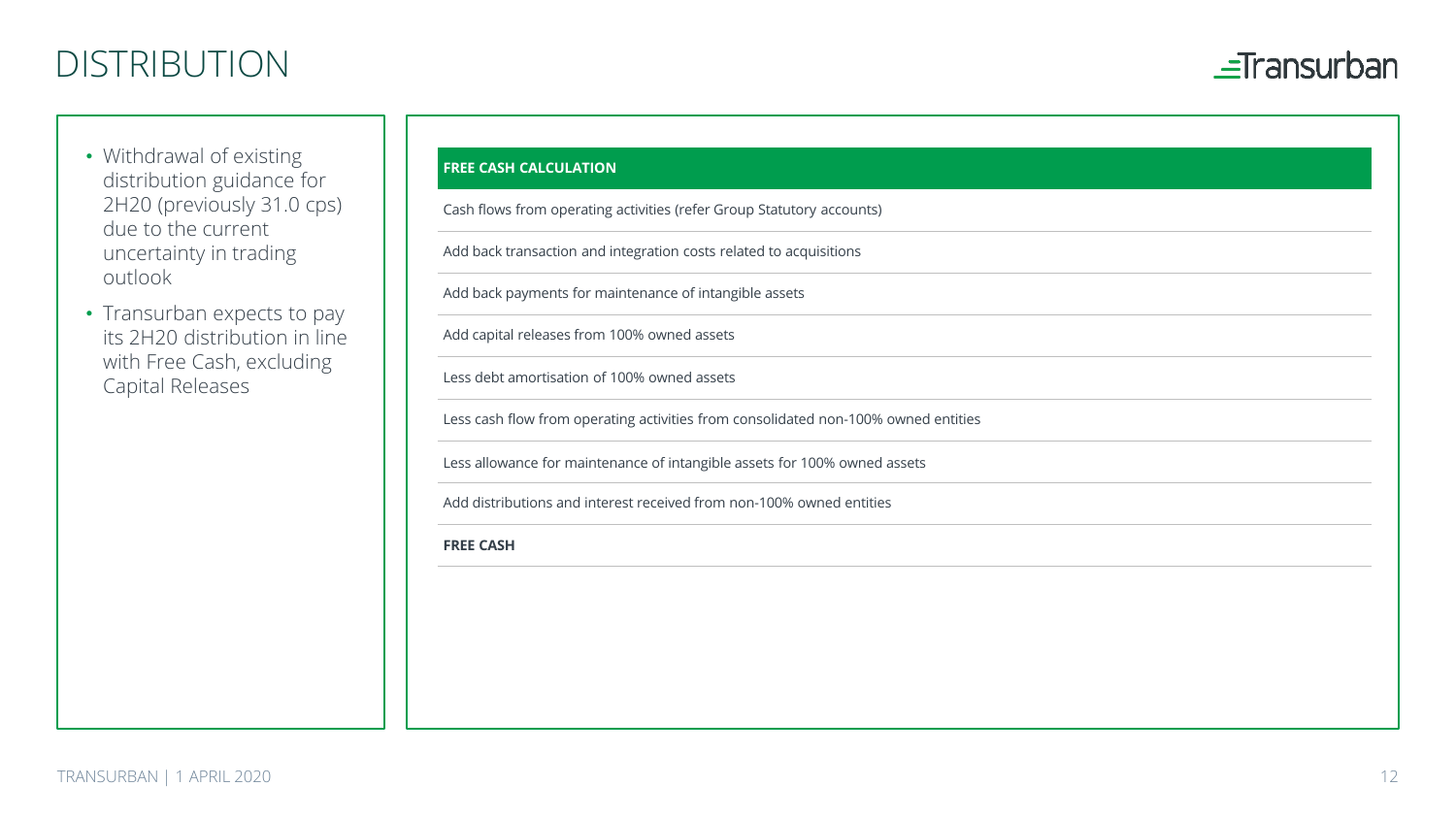# DEBT POSITION

 $=$ Transurban

- Contractual close of \$815 million of non-recourse debt in the Asian loan market on M2 in March 20201
- New working capital facilities for general corporate purposes progressed; \$1.3 billion secured in March 2020
- Transurban's debt book is 97.5% currency hedged and 97.5% interest rate hedged as at 31 December 2019
- Limited near-term refinancing obligations up to 30 June 2021<sup>2</sup>:
	- \$206 million USPP in August 2020
	- \$834 million EMTN in October 2020
	- \$300 million Eastern Distributor in December 2020
- Targeting capital markets issuances when global debt markets stabilise
- Diversified funding sources reduces refinancing risk in volatile global markets
- Ratings agencies have placed certain regional transport sectors and/or assets on negative watch or negative outlook since the outbreak of COVID-19



2. Debt values are shown at 100% in AUD as at 31 December 2019.

<sup>1.</sup> Subject to customary closing conditions.

<sup>3.</sup> Proportional drawn debt inclusive of issued letters of credit. CAD, CHF, EUR, NOK and USD debt converted at the hedged rate where cross currency swaps are in place. USD debt is converted at the spot exchange rate (0.700 2019) where no cross currency swaps are in place. CAD debt is converted at the spot exchange rate (0.9143 at 31 December 2019) where no cross currency swaps are in place.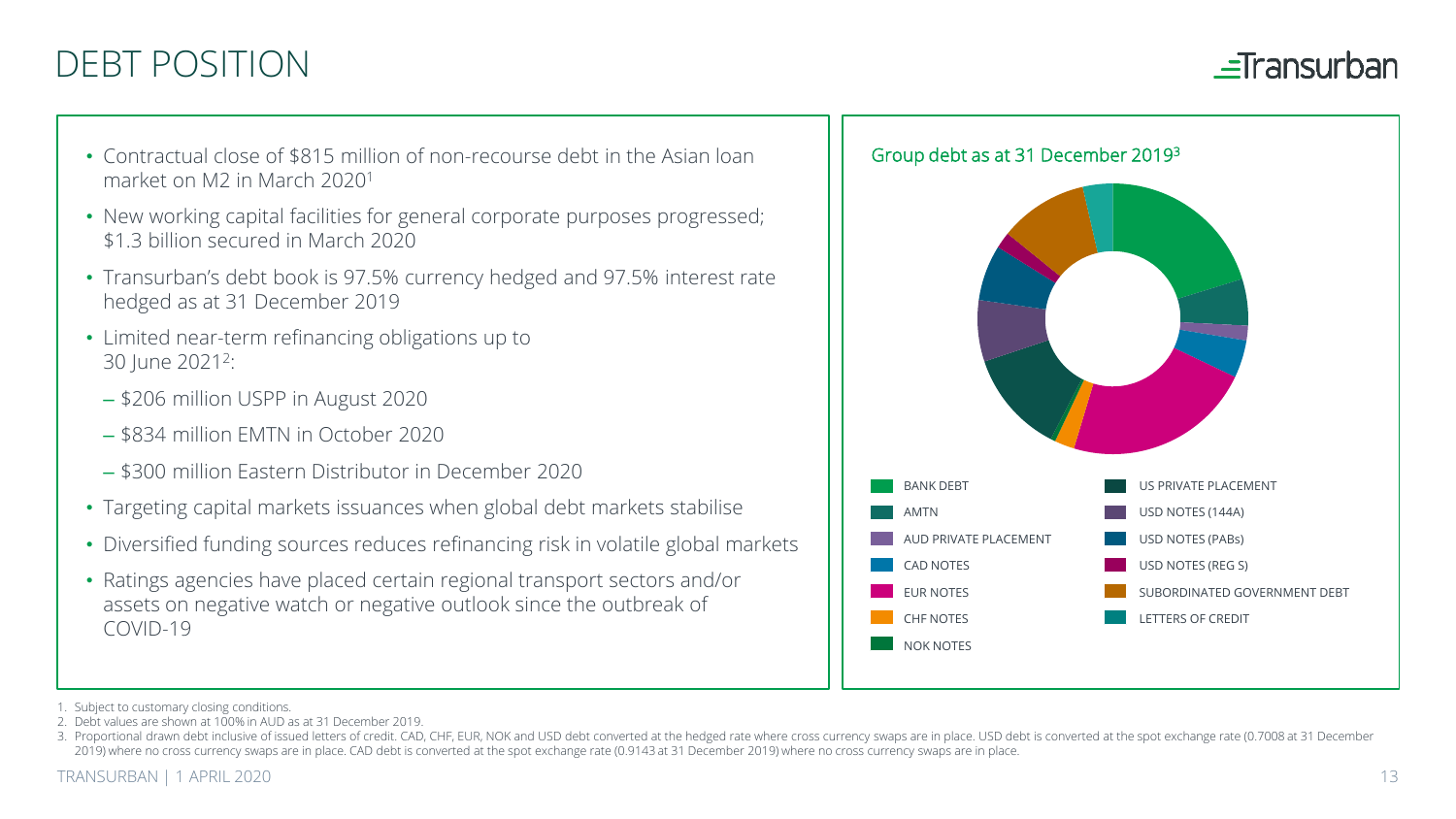# SUMMARY



- Transurban's priority is keeping our employees, contractors and customers healthy and safe through this challenging period
- Our roads are fully operational and playing an essential function to move people, goods and services where they need to go during this time of crisis
- Traffic impacts across portfolio varied with differing COVID-19 response measures implemented by governments, and rapidly evolving
- Investment into networks and major development projects currently continuing in order to maintain employment for thousands of employees and subcontractors
- Ongoing focus to support customers and communities with a range of measures in place
- Robust business continuity plans in place to ensure continued business operations
- Sufficient liquidity to meet capital requirements and debt refinancing obligations to end of FY21
- Transurban expects to pay its 2H20 distribution in line with Free Cash, excluding Capital Releases

### Portfolio characteristics supporting resilience to disruption:

- Geographic diversification with 17 assets located across five markets—impacts expected to vary both in timing and depth
- Pricing arrangements under concession agreements defined
- Large vehicles represent 37% of portfolio toll revenue as at most recent week in March—data to date demonstrates greater resilience to COVID-19 disruption

Transurban expects to make further releases to the market on 16 April 2020 (March quarter traffic results) and 4 May 2020 (Investor Briefing)